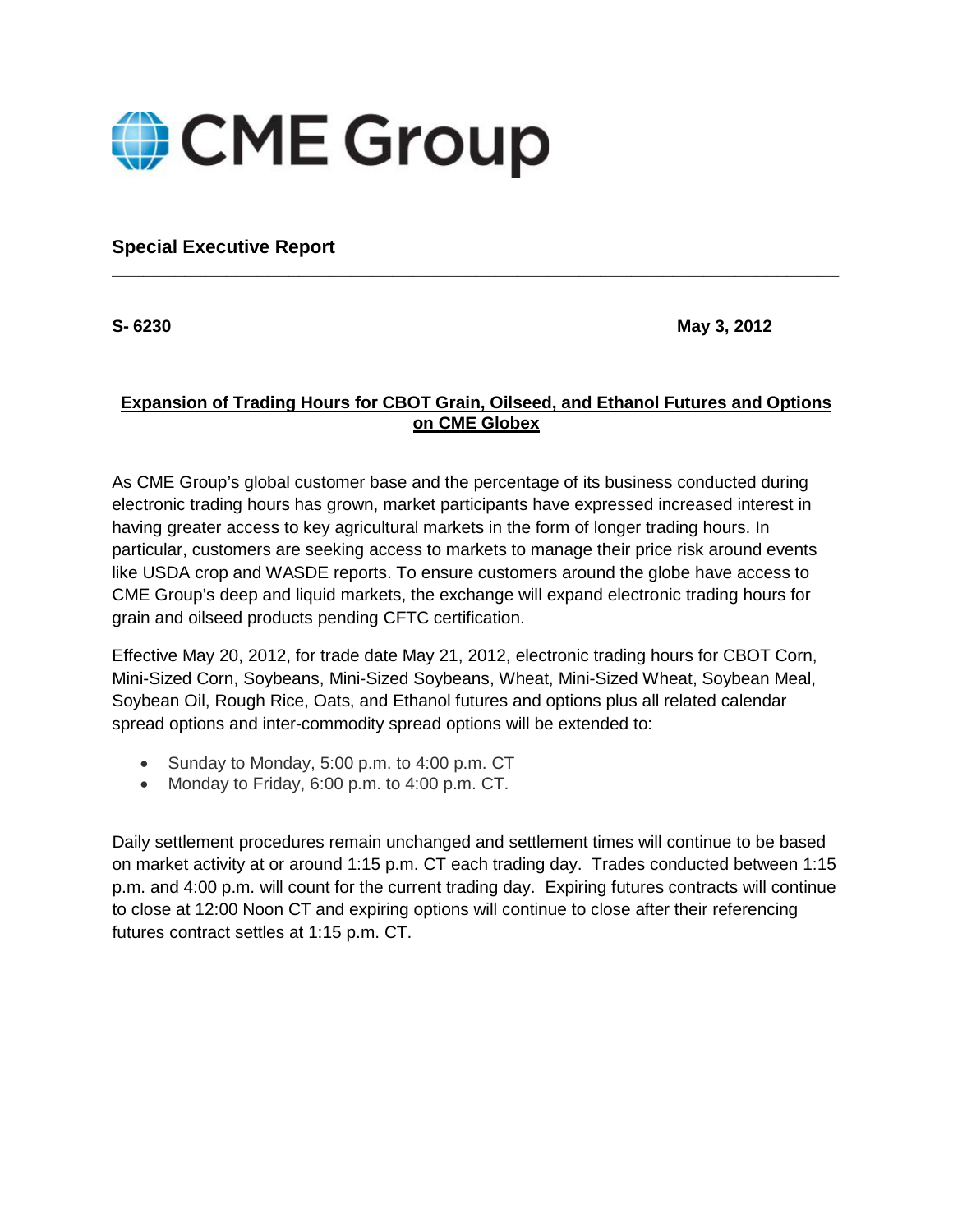|                   | Sunday | Monday                                | Tuesday | Wednesday | Thursday | Friday | Saturday                 |
|-------------------|--------|---------------------------------------|---------|-----------|----------|--------|--------------------------|
| Midnight          |        |                                       |         |           |          |        |                          |
| $1:00$ am         |        |                                       |         |           |          |        |                          |
| $2:00$ am         |        |                                       |         |           |          |        |                          |
|                   |        |                                       |         |           |          |        |                          |
| 1:00 pm           |        |                                       |         |           |          |        | $+1:15$ pm<br>Settlement |
| 2:00 pm           |        |                                       |         |           |          |        |                          |
| 3:00 pm           |        |                                       |         |           |          |        |                          |
| 4:00 pm           |        | Trading halts from 4:00 pm to 6:00 pm |         |           |          |        |                          |
| 5:00 pm           |        |                                       |         |           |          |        |                          |
| $6:00 \text{ pm}$ |        |                                       |         |           |          |        |                          |
| ↓                 |        |                                       |         |           |          |        |                          |
| 11:00 pm          |        |                                       |         |           |          |        |                          |

New CBOT Grain and Oilseed electronic trading day: